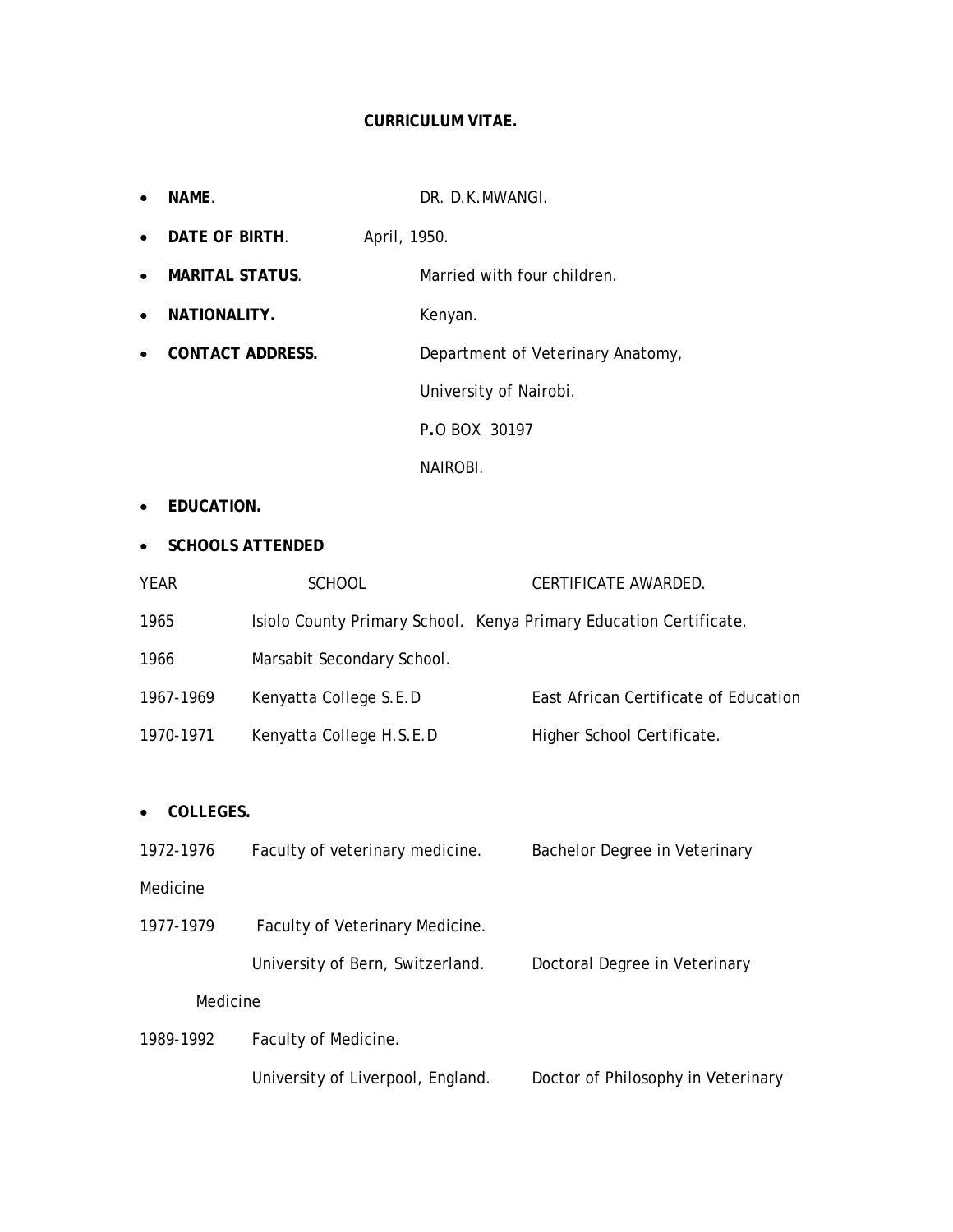### Medicine

## **WORK EXPRIENCE.**

- 2000- 2005-Served as a Senior Lecturer in the Department of Veterinary Anatomy (University of Nairobi).
- 1985-1999 Served as a Lecturer in the Department of Veterinary Anatomy (University of Nairobi).
- 1982-1984 Served as a dairy farmer and private veterinary surgeon
- 1979-1981 Served as a veterinary surgeon in International Laboratory for Research in Animal Diseases. My duties include management of the research animals farm, animal production and health, experimental surgery and research projects support.
- 1976-1977 Served as a veterinary officer with the Government of Kenya for one year. This position involved administration, disease control, clinical work, extension work and farm management.

### 8**. SCHOLARSHIPS/FELLOWSHIP**.

- 1972 Kenya Government Scholarship: Financial support for my studies in University of Nairobi.
- 1977 Swiss Federal Scholarship: Financial support for my Doctoral studies in University of Bern..
- 1988 Commonwealth Scholarship: Financial support for my Doctoral studies in University of Liverpool .
- 1998 Roche Research Foundation: Financial support in a collaborative project on study of dendritic cells during my sabbatical in Anatomisches Institute der Universtat Bern.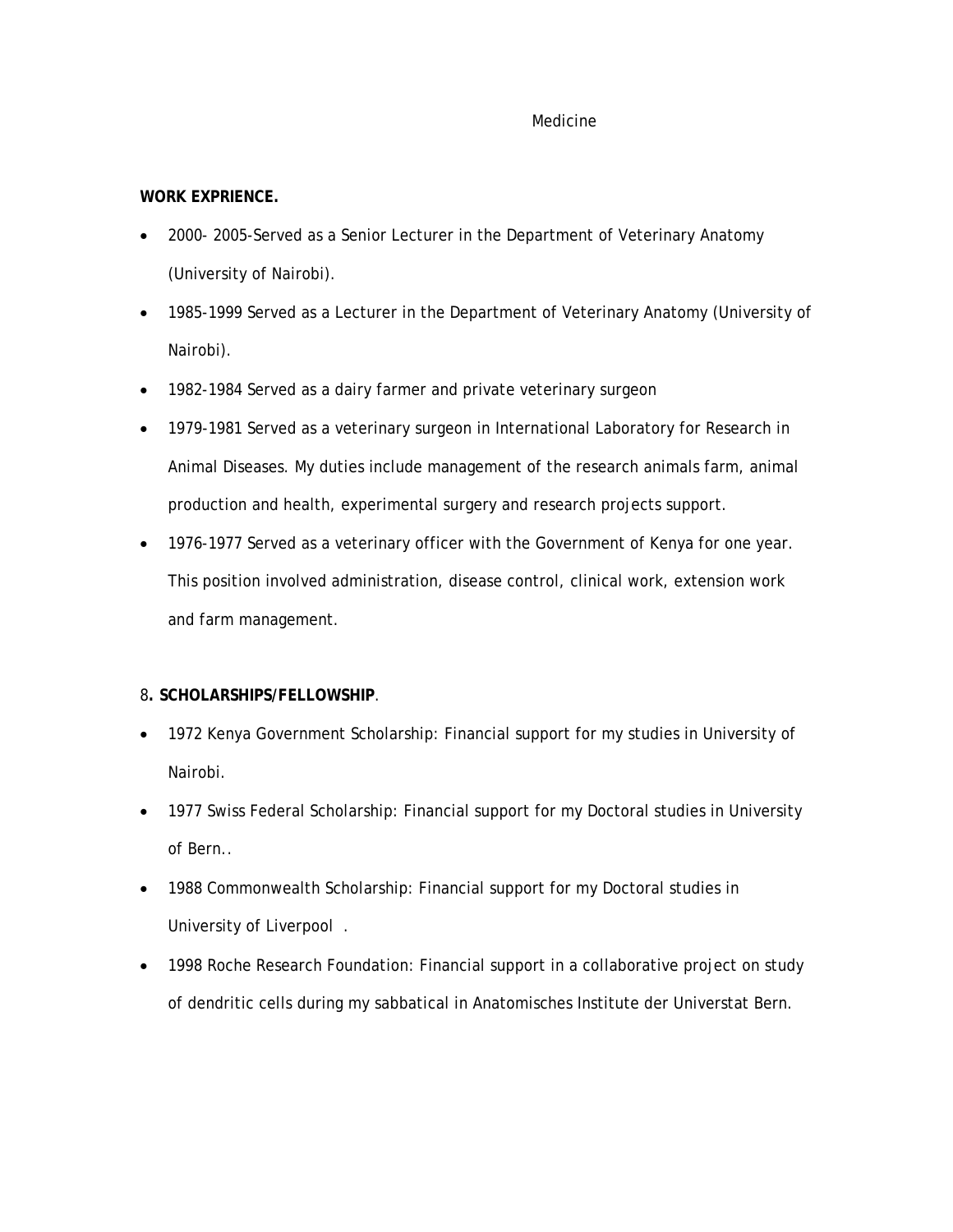# 9. **MEMBERSHIP.**

- Kenya Veterinary Association.
- Kenya Society of Neuroscientist.
- Society of Neuroscientists of Africa.
- International Society for Neuroscience.

### 10**. ADVANCEMENT OF SCIENCE.**

- Taught Stereological methods to scientists in pathology laboratory in the Institute of Primate Research.
- Organisation of regular monthly seminars on neuroscience related topics for Kenya Society of Neuroscientist.
- Organisation of "Brain Awareness Seminars to Members of public, primary and secondary schools students in collaboration with the Museums of Kenya.
- I am a founder member and the chairman of Kenya Society of Neuroscientists.

#### 11. **POST GRADUATE TRAINING**.

- a) Participated in Master of Science students who have registered in the Department since 1988.
- b) Supervised two PhD students:
- Dr S. K. Gitahi Studied Funtional and Morphological characterization of particle**dendritic cell interaction.** PhD Thesis 2001.
- Dr A. N Makanya Studied **Postnatal Mammalian lung development; The normal events in a Marsupial, the Quakka wallaby (***Setonix brachyurus***) and the effects of glucocorticoid treatment in a Eutharian, the rat (***Rattus norvegicus***).** PhD Thesis 2001**.**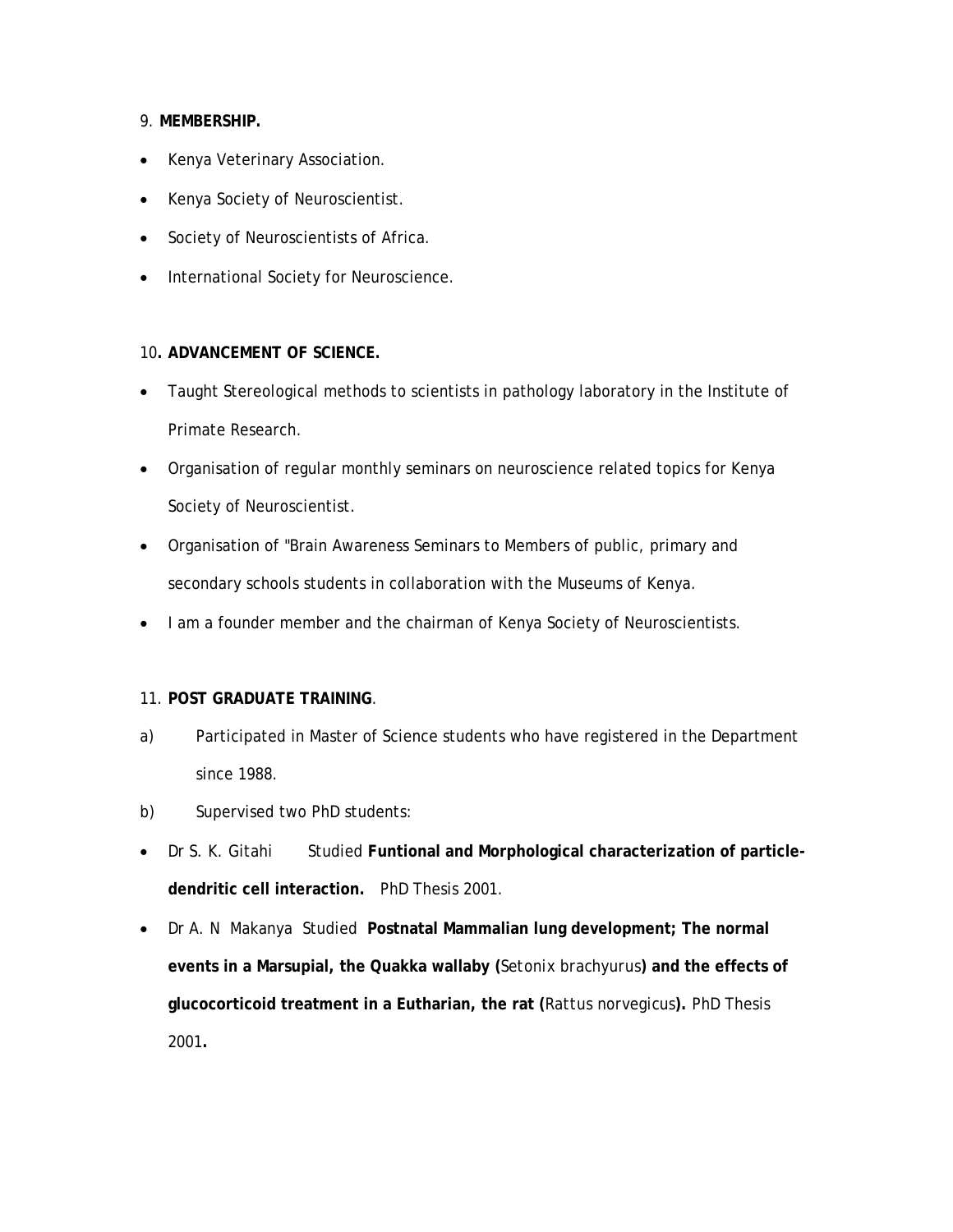- 12**. RESPONSIBILITIES TO COMMUNITY.**
- Served as a member of Board of Trustees of University of Nairobi Pension Scheme (2002-2005).
- Refurbished and furnished ICIPE complex garage for use by University Staff Christian Union.
- A member of Deaconary, in Jericho Baptist Church.

# 13**. CURRENT RESEARCH ACTIVITY**.

• Comparative morphometric study of the mammalian cerebellum in different animal species.

### 14. **THESES.**

- **Mwangi D.K.** (1979*) Maximum oxygen consumption capacity of wild Kenyan ruminants.*  Dr. Vet. Med. Thesis of Universitat Bem.
- **Mwangi D.K**. (1991) *The effects of propylthiouracil induced hypothyroidism in the developing rat cerebellum (with an element of undernutrition): A Morphometric Study*: PhD Thesis University of Liverpool.

### 15**. PUBLISHED ABSTRACTS**,

- **Mwangi D.K**. (1993) Cerebellar hypoplasia in Wistar rats: A morphometric study. African Journal of Neurosciences. 1 (1) 69.
- Gehr P, **D. Mwangi**, A. Muller, S. Sehovic, V. Haussener und ER. Weibel. (1979). Ultrastruktur und morphometrische Analyse der Diffusionskapazitat einiger Antilopenund Gazellenlungen. Acta Anat. 115, 105

# 16**. PRESENTATIONS IN CONFERENCES**.

• **Mwangi D.K**. and Kiama S.G. 2004. Estimation of total number of particles in an organ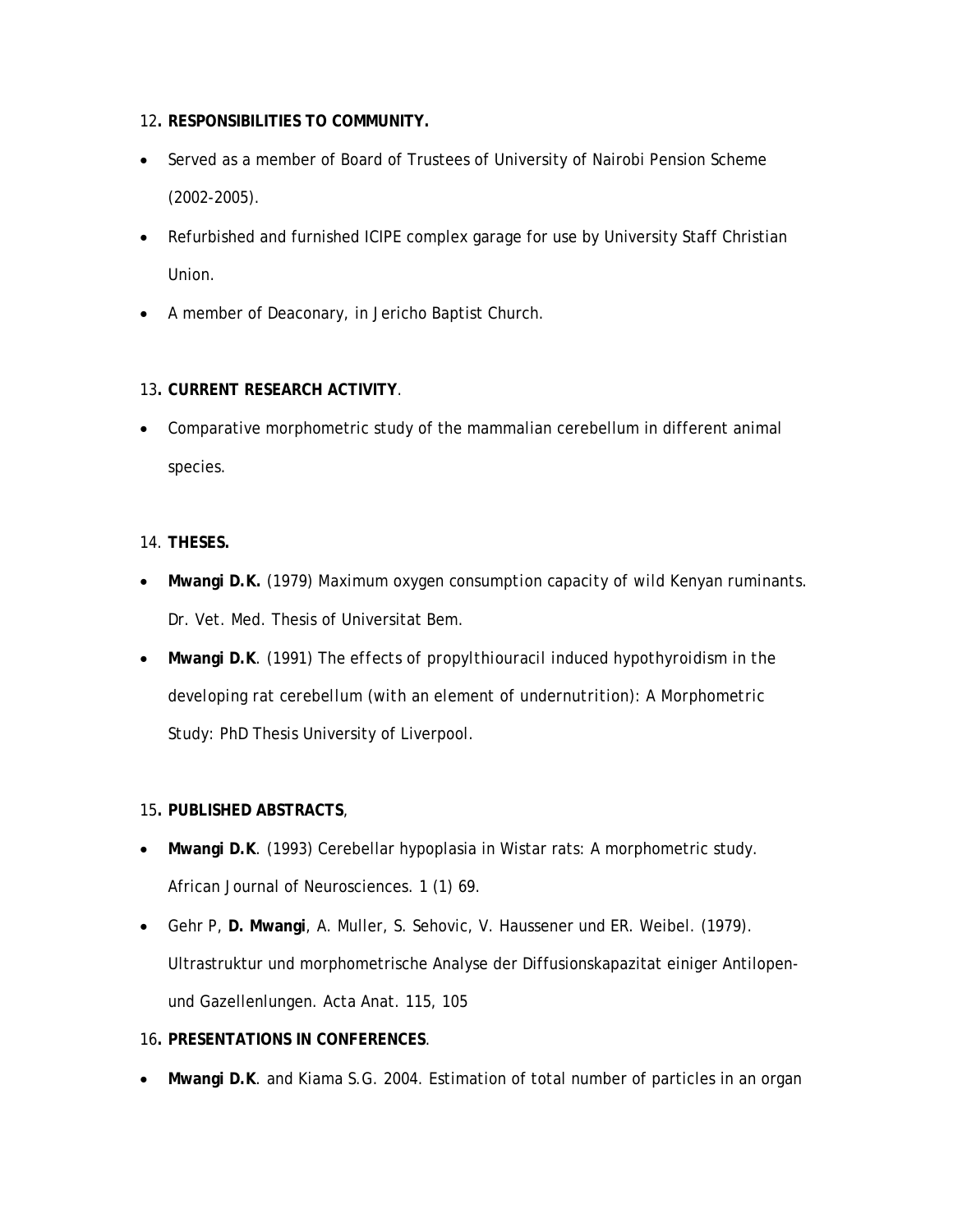or structure: A stereological method: Biennial Scientific Conference, Faculty of Veterinary Medicine, University of Nairobi,

- Kiama S.G., Maina J.N., Weyrauch K.D. and **Mwangi D.K**. 2004. The morphology of the pecten of the ostrich *Struthio camelus*. Biennial Scientific Conference, Faculty of Veterinary Medicine, University of Nairobi.
- Kiama S.G., Bhattachargee J., Kiama T.N., **Mwangi D.K**. 2002 A scanning electron microscope study of pigment distribution in pecten of the domestic fowl and eagle. Biennial Scientific Conference, Faculty of Veterinary Medicine, University of Nairobi.
- **Mwangi D.K.**, Farah I., Chai D., Ndungu M. and Hassanali J. 2002 The vascular volume distribution in the cerebral gray matter of Baboon (*Papio anubis*): A morphometric study. Biennial Scientific Conference, Faculty of Veterinary Medicine, University of Nairobi
- Mathieu A.I., H. Hoppler, R. Krauer, H. Claassen, P. Gehr, A. Muller, **D. Mwangi**, V. Haussener and E.R. Weibel. 1978. Morphometric analysis of skeletal muscles and lung parenchyma in various mammalian species. I le Entretiens de physiopathologie respiratoire, Nancy, France

### 17**. MANUSCRIPTS SUBMITTED FOR PUBLICATION**.

• **Mwangi D.K**. and Kiama S.G. 2005. A Review: Estimation of total number of particles in an organ. The Kenya Veterinarian.

### 18**. PUBLICATIONS**.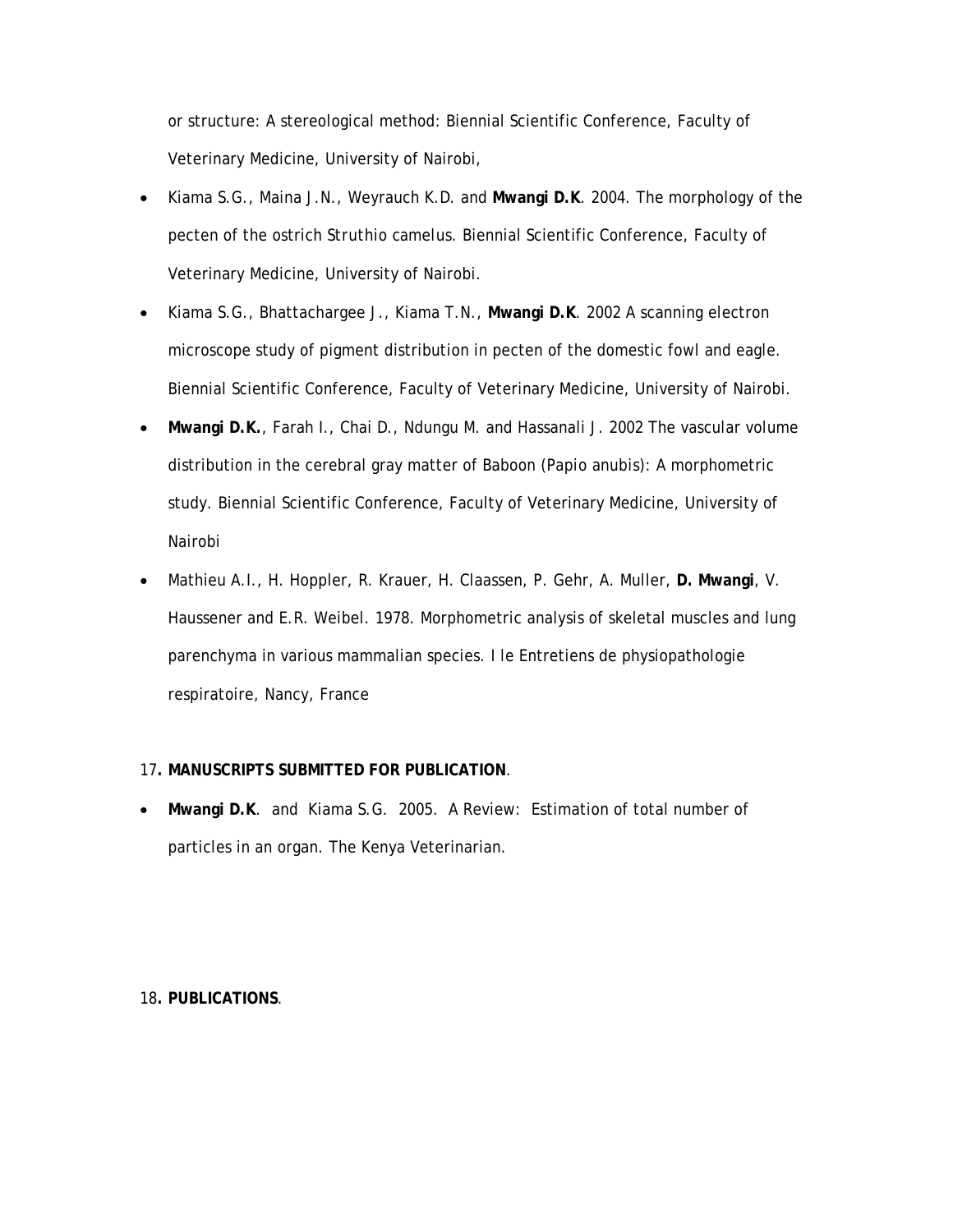- **1. Mwangi, D.K., Farah, I., Chai, D., Ndungu, M. and Hassanali J. (2004). The vascular volume distribution in the cerebral gray matter of Baboon (***Papio Anubis)* **: A morphometric study. T***he Kenya Veterinarian 26; 59-61.*
- **2. Kiama S.G., Bhattacharjee J., Kiama T.N. and Mwangi, D.K. (2004). A The scanning electron microscope study of pigment distribution in pecten oculi of the Domestic fowl and Eagle owl. T***he Kenya Veterinarian 26; 43-50. \**
- **3. Mwangi D.K., Macharia R., Moilo J. and Ombundo P. (2003) The effect of Decamethonium Bromide on developing mosquito larvae. International J. Biochemiphysics. 11&12; 3, 55-58.**
- **4. Mwangi, D.K. (2001). Cerebellar parameters in developing 15 day rat pups treated with propylthiouracil in comparison with 5 and 24 day old.** *East African medical Journal 78(6) 322-326.*
- **5. Makanya, A.N., Self T.J., Warui C.N. and Mwangi D.K. (2001). Gut morphology and morphometry in the epaulettted Wahlbergs fruit bat (Epomophorus wahlbergi, Sundevall, 1846),** *Acta Biological Hungarica. 52 (1) 75-89.*
- **6. Makanya, A.N., M.P. Sparrow, C.N. Warui, and D.K. Mwangi, and P.H. Burri (2001). Morphological analysis of postnatally developing marsupial lung: the Quoka Wallaby.** *Anatomical Record 262; 253-265.*
- **7. Mwangi, D.K. and Warui, C.N. (2000). Stereological analysis of 24 day old rat pups with propylthiouracil induced hypothyroidism.** *East African Medical Journal 77(4) 221-227.*
- 8. **Mwangi D.K**. (1998) Effects of propylthiouracil induced hypothyroidism in developing rat cerebellum: Comparison of cerebellar parameters in five day old normal and treated rat pups. East African Medical Journal. 75 (10): 597-603.
- 9. Warui C.N., R.G. Macharia, **D.K. Mwangi**, P.W. Macheru and J. Moilo. (1998) Observations on the morphology of the cloacal region of the African Ostrich (Strathio camelu mussaicus). Kenya Veterinary Journal, 23 (3) 71-74.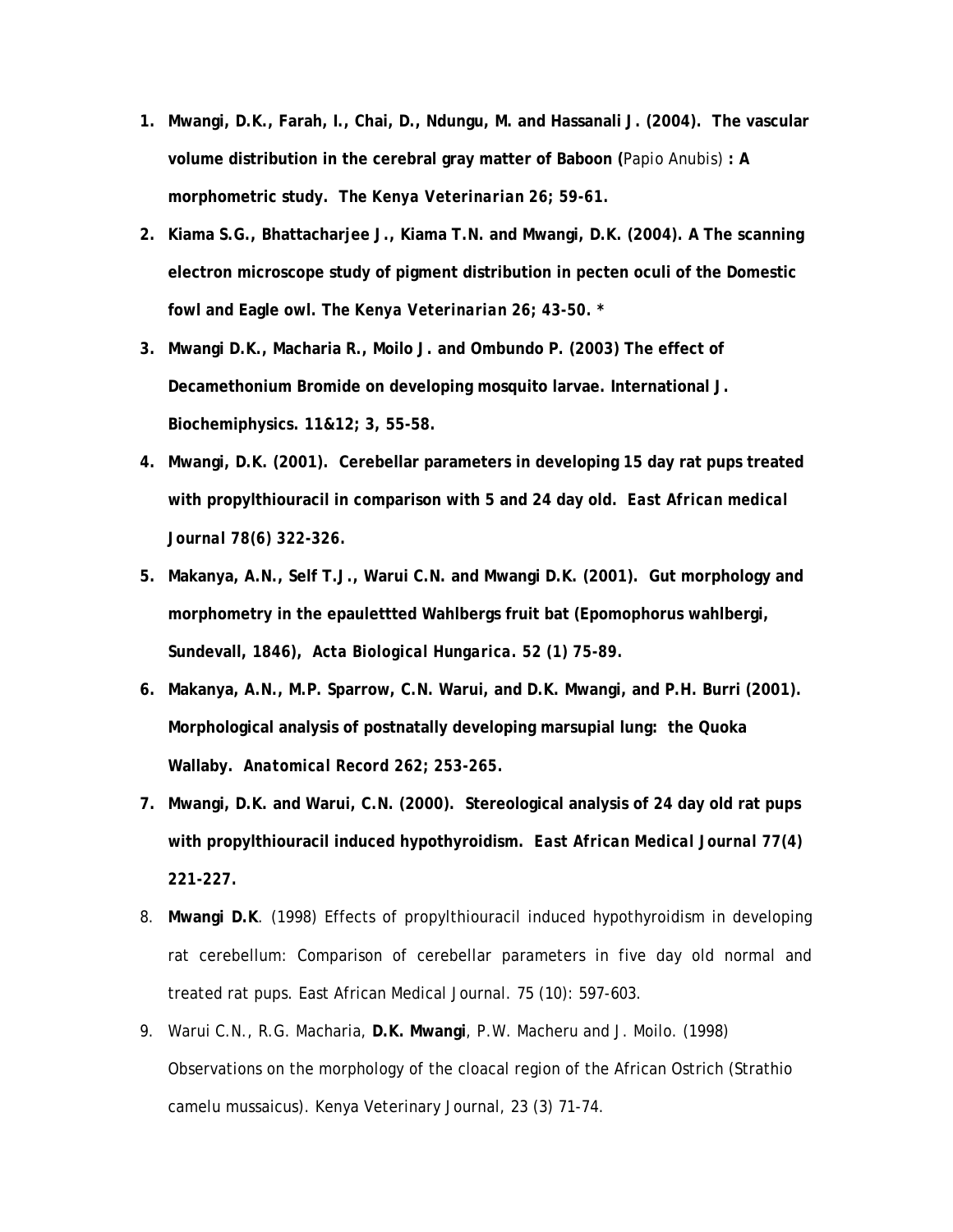- 10. Moilo J**.,D.K. Mwangi** and C.N. Warui (1998) Electrophysiological responses of female Anopheles gambie sense stricto (Diptera: culicidae) to pyrethroid pestcides and host related serniochernicals. Kenya Veterinary Journal, 23 (3) 107-110..
- 11. Weibel E.R., P. Gehr, L.M. Cruz, A.E. Muller**, D.K. Mwangi** and V. Haussener (1981) IV. Morphometric estimation of pulmonary diffusing capacity; critical evaluation a new sampling method. Respiration Phys. 44: 39-59.
- 12. Gehr P, **D.K. Mwangi**, A. Amman, G.M.O. Maloiy, C.R. Tailor, and E.R. Weibel (1981) Design of the mammalian respiratory system V. Scaling morphometric pulmonary diffusing capacity to body mass; wild and domestic mammals. Respiration Phys. 44: 61- 86
- 13 .Gehr P, **D. Mwangi**, A. Muller, S. Sehovic, V. Haussener und E.R. Weibel. (1979). Ultrastruktur und morphometrische Analyse der Diffusionskapazitat einiger Antilopenund Gazellenlungen. Acta Anat. 115, 105

### **REFEREES**

- Prof. Peter Gehr.
	- Dpt of Anatomy University of Bern
	- Buhlstrasse 26 3000 Bern

**Switzerland** 

- Prof. Timothy Maitho, Dpt of Public Health, Pharmacology and Toxicology, University of Nairobi, P.O Box 30197, Nairobi, **Kenya.**
- Prof. Peter G. Kioi,

Dpt of Human Physiology, University of Nairobi,

P.O Box 30197, Nairobi.